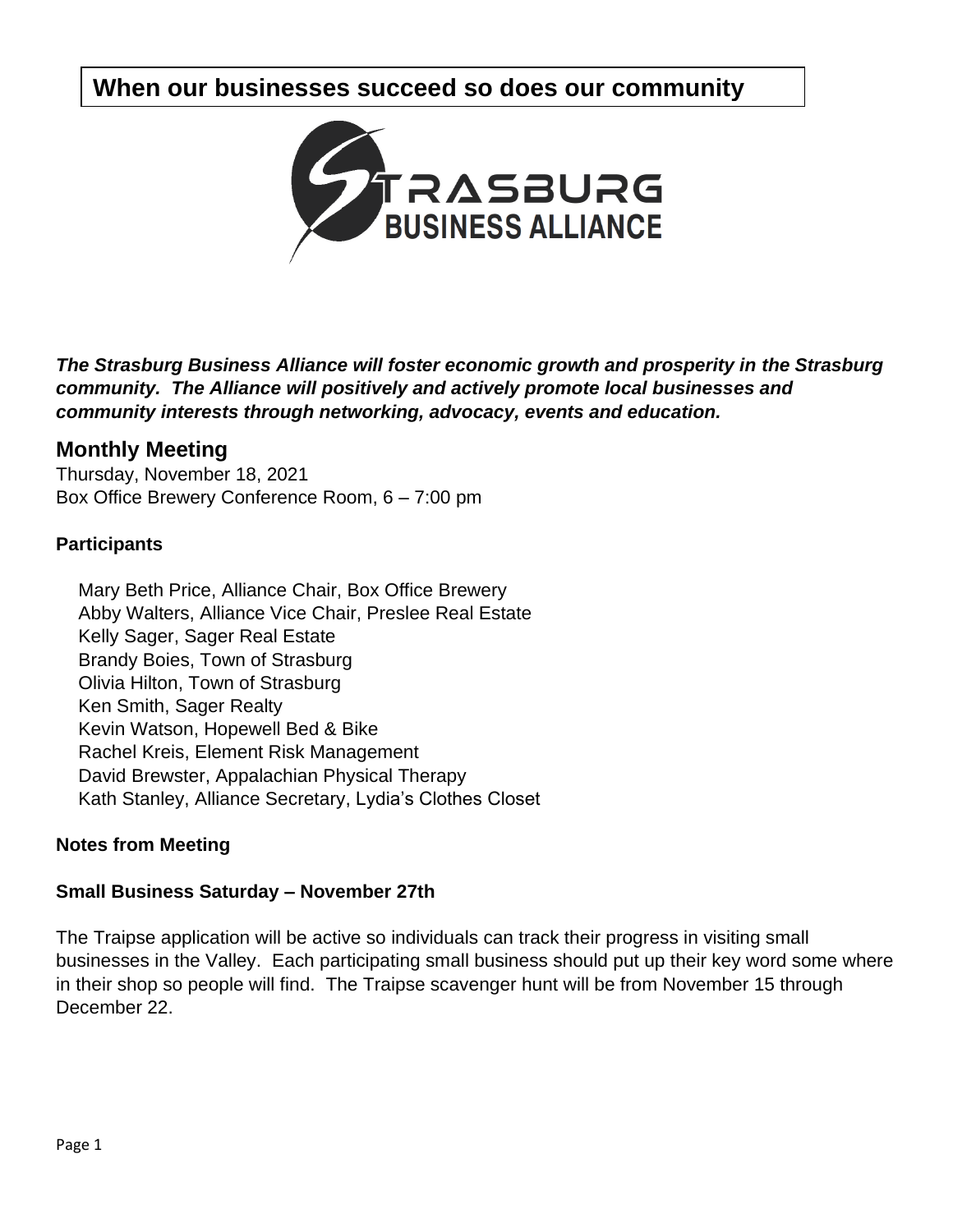# **Holiday Parade**

The holiday parade will be December  $4<sup>th</sup>$ . Marty White was not at the meeting to provide an update, but Olivia Hilton said he had submitted the application to VDOT to close Route 11 for the parade. Marty also learned that the traffic light at King and Holliday Streets was lower than standard and would not accommodate high floats. He is working with VDOT to have this corrected for next year.

## **Frosty Frenzy**

The Alliance will support the Frosty Frenzy contest again this year where businesses are encouraged to include a snowman in their window decorations. Judging will again be done by residents of the local assisted living facility. Mayor Boies said she will schedule a day where they can be driven around to see the windows directly.

#### **Mayfest Update**

The date had to change because Strasburg High School's graduation is scheduled for the third weekend of May. The new dates are May 13-14, 2022. Planning meetings are the first Thursday of each month at 2:00 at Preslee Real Estate. There will not be a meeting in December so the next meeting is January 6<sup>th</sup>.

#### **Bike Event**

Kevin Watson talked briefly about the Bike event that is schedule for June 10 – 12. Strasburg is the hub for the multi-day event. There will be 400 riders.

#### **Town Update**

Paul Weaver will be resigning from the Strasburg Town Council effective December 31, 2021. Applications for anyone interested in holding Mr. Weaver's seat, will need to apply by December 1<sup>st</sup>. The person appointed to the position will hold it until the next election in November 2022. Applicants must be registered voters and Strasburg citizens.

Per information from the Tourism Council, about 500 people rode the new transit system ShenGo during its first month of operations. They are pursuing ways to get feedback before they settle on permanent stops.

Kath Stanley provided a brief update on what is in the new Short Term Rental Ordinance. Individuals who want to offer short term rentals, 30 days or less, will need to get a business license, collect or pay the 6% sales tax for dates of occupancy, ensure their location meets safety standards and submit to an annual review of the property.

The next town event is "Tis the Season," scheduled for December 4<sup>th</sup>. There will be a hot cocoa contest, a Christmas Market, the parade sponsored by the Alliance, Tree lighting and ending with a movie. The movie that received the most votes was "Elf." All businesses are welcome to participate in the hot cocoa contest. The business just needs to provide 5 gallons of hot cocoa and the Town will provide the cups.